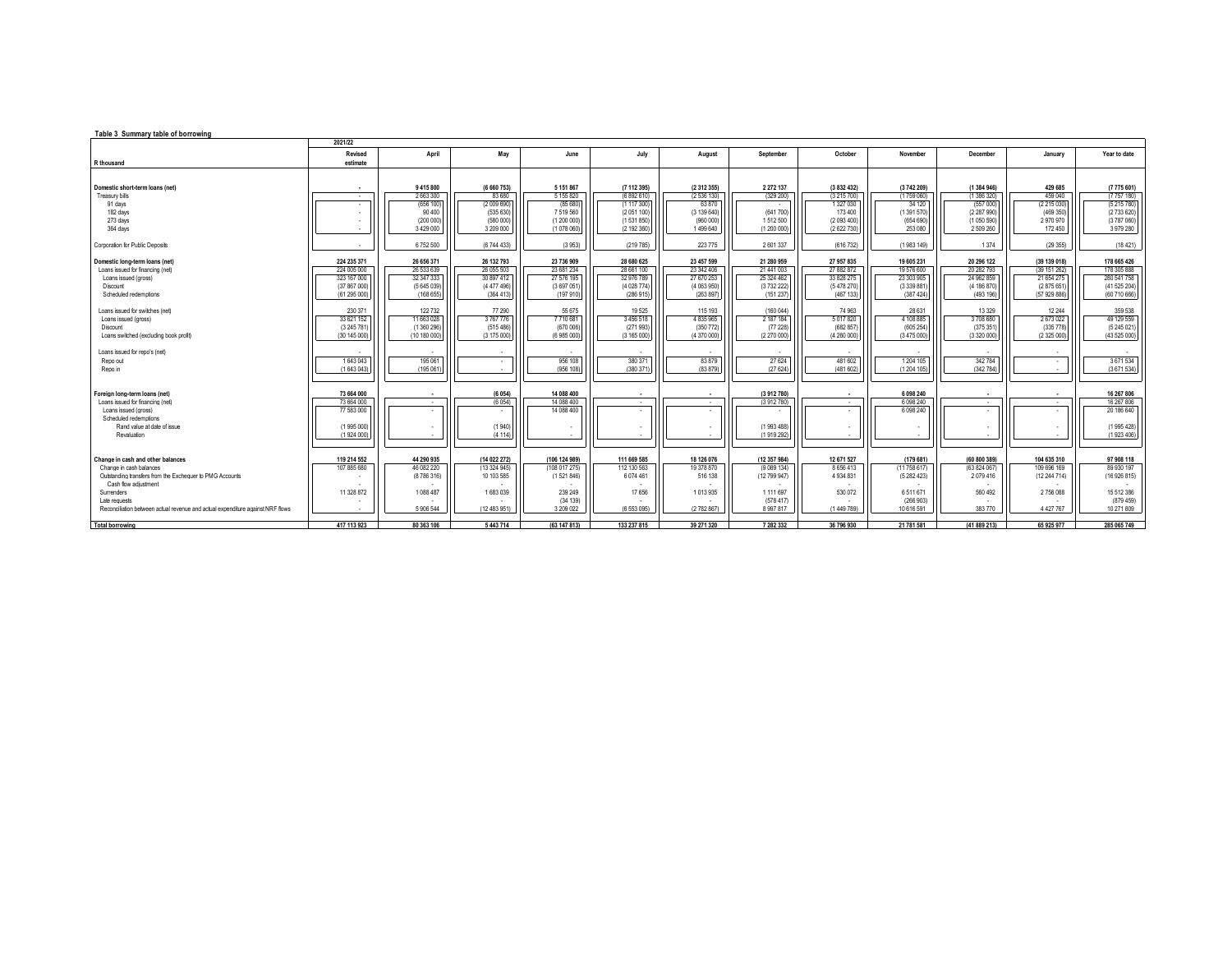| Table 3.1 Issuance of domestic long-term loan                   | 2021/22                 |                       |                        |                        |                        |                        |                        |                            |                            |                        |                        |                          |
|-----------------------------------------------------------------|-------------------------|-----------------------|------------------------|------------------------|------------------------|------------------------|------------------------|----------------------------|----------------------------|------------------------|------------------------|--------------------------|
| R thousand                                                      | Revised<br>estimate     | April                 | May                    | June                   | July                   | August                 | September              | October                    | November                   | December               | January                | Year to date             |
| Domestic long-term loans (gross)                                | 354 931 195             | 44 205 422            | 34 665 188             | 36 242 984             | 36 813 678             | 32 590 097             | 27 539 270             | 39 327 697                 | 28 616 895                 | 29 014 323             | 24 327 297             | 333 342 851              |
| Loans issued for financing                                      | 319 667 000             | 32 347 333            | 30 897 412             | 27 576 195             | 32 976 789             | 27 670 253             | 25 324 462             | 33 828 275                 | 23 303 905                 | 24 962 859             | 21 654 275             | 280 541 758              |
| Loans issued for switches<br>Loans issued for repo's (Repo out) | 33 621 152<br>1.643.043 | 11 663 028<br>195,061 | 3 767 776              | 7710681<br>956 108     | 3 456 518<br>380 371   | 4 835 965<br>83 879    | 2 187 184<br>27 624    | 5 017 820<br>481,602       | 4 108 885<br>1 204 105     | 3 708 680<br>342 784   | 2 673 022              | 49 129 559<br>3 671 534  |
| Loans issued for financing (gross)                              | 319 667 000             | 32 347 333            | 30 897 412             | 27 576 195             | 32 976 789             | 27 670 253             | 25 324 462             | 33 828 275                 | 23 303 905                 | 24 962 859             | 21 654 275             | 280 541 758              |
| Cash value                                                      | 281 800 000             | 25 697 745            | 24 482 156             | 21 524 984             | 27 318 567             | 21 385 621             | 19 251 348             | 26 059 821                 | 18 397 319                 | 18 587 367             | 17 193 465             | 219 898 393              |
| Discount<br>Premium                                             | 37 867 000              | 5 645 039<br>(493)    | 4 477 496<br>(193.807) | 3 697 051<br>(200)     | 4 028 774<br>(182.826) | 4 063 950              | 3732 222               | 5478270                    | 3 3 3 9 8 8 1<br>(18)      | 4 186 870              | 2875651<br>(361 232)   | 41 525 204<br>(738.576)  |
| Revaluation                                                     |                         | 1005042               | 2 131 567              | 2 354 360              | 1812274                | 2 2 2 6 6 8 2          | 2 340 892              | 2 2 9 1 1 8 4              | 1566723                    | 2 188 622              | 1946391                | 19 85 6737               |
| Retail Bonds                                                    | 3 500 000               | 475 483               | 400 868                | 392 835                | 421 515                | 436 571                | 554 570                | 554 091                    | 628 069                    | 721 031                | 488 907                | 5 073 940                |
| Cash value                                                      | 3 500 000               | 475483                | 400 868                | 392 835                | 421515                 | 436 571                | 554 570                | 554 091                    | 628 069                    | 721 031                | 488 907                | 5073940                  |
| (2025 (2.00% 2025/01/31)<br>Cash value                          |                         | 484 328<br>314 427    | 850 726<br>556 283     | 390 117<br>254 616     |                        | 286 240<br>182 136     | 123 945<br>79 180      | 15 625<br>9.828            |                            |                        |                        | 2 150 981<br>1.396.470   |
| Discount<br>Premium                                             |                         | 5573                  | 3717                   | 584<br>(200)           |                        | 2864                   | 820                    | 172                        |                            |                        |                        | 13730<br>(200)           |
| Revaluation                                                     |                         | 164 328               | 290 726                | 135 117                |                        | 101 240                | 43.945                 | 5.625                      |                            |                        |                        | 740 981                  |
| (2038 (2.25% 2038/01/31)                                        |                         | 1036984               | 1271737                | 3 612 872              | 800 426                | 2 166 657              | 2 176 750              | 1417 182                   | 479 599                    |                        | 1 289 328              | 14 251 535               |
| Cash value<br>Discount                                          |                         | 444 104<br>240 896    | 546 046<br>288 954     | 1587309<br>772 691     | 331 916<br>188 084     | 881 793<br>518 207     | 901849<br>503 151      | 583012<br>326 988          | 203 116<br>101 884         |                        | 543 435<br>271 565     | 6.022.580<br>3 212 4 20  |
| Premium                                                         |                         |                       |                        |                        |                        |                        |                        |                            |                            |                        |                        |                          |
| Revaluation                                                     |                         | 351984                | 436 737                | 1 252 872              | 280 426                | 766 657                | 771 750                | 507 182                    | 174 599                    |                        | 474 328                | 5 016 535                |
| (2046 (2.50% 2046/03/31)<br>Cash value                          |                         | 813 046<br>351 415    | 515 696<br>220 917     | 1552379<br>706 760     | 893 971<br>381 604     | 2414344<br>993 113     | 2 009 028<br>846 223   | 1723893<br>715823          | 1888 507<br>779.008        | 3 440 295<br>1 428 604 | 1 170 008<br>517864    | 16 421 167<br>6 941 331  |
| Discount                                                        |                         | 218 585               | 139 083                | 368 240                | 233 396                | 661887                 | 528 777                | 454 177                    | 495 992                    | 886 396                | 267 136                | 4 253 669                |
| Premum<br>Revaluation                                           |                         | 243 046               | 155 696                | 477 379                | 278 971                | 759 344                | 634 028                | 553 893                    | 613 507                    | 1 125 295              | 385 008                | 5 226 167                |
| 12033 (1.875% 2033/02/28)                                       |                         | 19 3 8 4              | 538 528                | 1 123 720              | 387 465                | 329 833                | 680 509                | 1697517                    | 488 882                    | 1 102 190              | 424 474                | 6 792 502                |
| Cash value<br>Discount                                          |                         | 11 25 8<br>3742       | 305 199<br>109 801     | 655 615<br>204 385     | 219837<br>75 163       | 186 409<br>63 591      | 391 070<br>123 930     | 950 328<br>324 672         | 272 119<br>92 881          | 607 436<br>212 5 64    | 240732<br>74 268       | 3 840 003<br>1 284 997   |
| Premium                                                         |                         |                       |                        |                        |                        |                        |                        |                            |                            |                        |                        |                          |
| Revaluation                                                     |                         | 4 3 8 4               | 123 528                | 263 720                | 92 465                 | 79 833                 | 165 509                | 422 517                    | 123 882                    | 282 190                | 109 474                | 1 667 502                |
| (2050 (2.50% 2049-50-51/12/31)<br>Cash value                    |                         | 643 065<br>249 269    | 2787717<br>025 168     | 221 586<br>88 502      | 1864 433<br>643 017    | 1012894<br>349 850     | 1927366<br>693 070     | 2 2 3 5 9 6 7<br>785 544   | 1594 101<br>571 363        | 2 127 227<br>770 656   | 2662581<br>994 387     | 17 076 937<br>6 170 826  |
| Discount                                                        |                         | 175 731               | 809 832                | 56 498                 | 566 983                | 305 150                | 551 930                | 649 456                    | 443 637                    | 579 344                | 690 613                | 4 829 174                |
| Premium<br>Revaluation                                          |                         | 218 065               | 952 717                | 76 586                 | 654 433                | 357 894                | 682 366                | 800 967                    | 579 101                    | 777 227                | 977 581                | 6 076 937                |
| R2035 (8.875% 2035/02/28)                                       |                         | 2395000               | 6 087 000              | 3 854 000              | 3 901 000              | 1948 000               | 1949 000               | 5 683 000                  | 5 846 000                  |                        | 1 300 000              | 32 963 000               |
| Cash value                                                      |                         | 2 0 3 9 2 1 3         | 5 3 6 4 3 3 5          | 3 465 721              | 3 487 921              | 1774 205               | 1777888                | 5 0 1 6 1 8 1              | 5 210 115                  | ٠                      | 1 173 804              | 29 309 383               |
| <b>Discount</b><br>Premium                                      |                         | 355 787               | 722 665                | 388 279                | 413 079                | 173 795                | 171 112                | 666 819                    | 635 885                    |                        | 126 196                | 3 653 617                |
| R186 (10.50% 2025-26-27/12/21)                                  |                         | 3621                  | 1300994                |                        | 1 300 000              |                        |                        |                            | 186                        |                        | 3 253 715              | 5 858 516                |
| Cash value<br>Discount                                          |                         | 4 1 1 4               | 1494 801               |                        | 1482826                |                        |                        |                            | 204                        |                        | 3 614 947              | 6 596 892                |
| Premium                                                         |                         | (493)                 | (193 807)              |                        | (182 826)              |                        |                        |                            | (18)                       |                        | (361 232)              | (738 376)                |
| (2029 (1.875% 2029/03/31)                                       |                         | 133 235               | 967 163                | 813 686                | 2 665 979              | 810 714                | 223 294                |                            | 370 634                    | 18910                  |                        | 6 003 615                |
| Cash value<br>Discount                                          |                         | 98 0 55<br>11945      | 709 473<br>85 527      | 604 004<br>60 996      | 1 924 271<br>235 7 29  | 584 351<br>70 649      | 162 058<br>17942       |                            | 254 742<br>40 258          | 12717<br>2 2 8 3       |                        | 4 349 671<br>525 329     |
| Premium                                                         |                         |                       |                        |                        |                        |                        |                        |                            |                            |                        |                        |                          |
| Revaluation                                                     |                         | 23 23                 | 172 163                | 148 68                 | 505 97                 | 155 714                | 43 294                 |                            | 75 634                     | 3910                   |                        | 1 128 615                |
| R2040 (9.00% 2040/09/11)<br>Cash value                          |                         | 3833<br>3 1 3 1       | 600 000<br>1329 496    | 1948000<br>1 691 653   | 5 196 000<br>4 531 816 | 1 300 000<br>1 149 879 | $\cdot$                | 3 900 000<br>3 3 1 9 9 8 4 | 2 600 000<br>2 2 5 8 1 1 3 | 3 897 000<br>3 325 668 | 1 300 000<br>1 145 617 | 21 744 833<br>18 755 357 |
| <b>Discount</b><br>Premium                                      |                         | 702                   | 270 504                | 256 347                | 664 184                | 150 121                |                        | 580 016                    | 341 887                    | 571 332                | 154 383                | 2 989 476                |
|                                                                 |                         |                       |                        |                        |                        |                        |                        |                            |                            |                        |                        |                          |
| R212 (2.75% 2022/01/31)<br>Cash value                           |                         |                       |                        |                        |                        |                        |                        |                            |                            |                        |                        |                          |
| Discount<br>Premium                                             |                         |                       |                        |                        |                        |                        |                        |                            |                            |                        |                        |                          |
| Revaluation                                                     |                         |                       |                        |                        |                        |                        |                        |                            |                            |                        |                        |                          |
| R213 (7.00% 2031/02/28)                                         |                         | 4 806 000             | 3 591 000              | 4 123 000              |                        | 4740 000               | 1790 000               |                            | 1950000                    |                        |                        | 21 000 000               |
| Cash value<br>Discount                                          |                         | 4 002 361<br>803 639  | 3 023 241<br>567 759   | 3.569.896<br>553 104   |                        | 4.062.566<br>677 434   | 1.547.080<br>242,920   |                            | 1,602,963<br>347 037       |                        | ł,                     | 17 808 107<br>3 191 893  |
| Premium                                                         |                         |                       |                        |                        |                        |                        |                        |                            |                            |                        |                        |                          |
| R2023 (7.75% 2023/02/28)                                        |                         |                       |                        |                        |                        |                        |                        |                            |                            |                        |                        |                          |
| Cash value<br>Discount                                          |                         |                       |                        |                        |                        |                        |                        |                            |                            |                        |                        |                          |
| Premium                                                         |                         |                       |                        |                        |                        |                        |                        |                            |                            |                        |                        |                          |
| R2030 (7.75% 2030/01/31)                                        |                         | 2 409 015             | 2900000                |                        | 5 145 000              | 1833 000               | 3 900 000              | 3 2 5 3 0 0 0              | 2742589                    | 1953000                | 3 9 0 8 4 3 9          | 28 044 043               |
| Cash value<br>Discount                                          |                         | 2 197 679<br>211 336  | 2718 196<br>181 804    |                        | 4 870 925<br>274 075   | 1752.266<br>80734      | 3700868<br>199 132     | 2972916<br>280 084         | 2.506.307<br>236 282       | 1760847<br>192 153     | 3 593 757<br>314 682   | 26 073 761<br>1970 282   |
| Premium                                                         |                         |                       |                        |                        |                        |                        |                        |                            |                            |                        |                        |                          |
| R2032 (8.25% 2032/03/31)                                        |                         | 2400,000              | 1.305.964              | 5 190 000              | 3,903,000              | 3,899,000              | 1,300,000              | 3.255.000                  | 3.022.000                  | 3 908 206              |                        | 28 183 170               |
| Cash value<br>Discount                                          |                         | 2078053<br>321947     | 1185906<br>120 058     | 4 740 667<br>449.333   | 3 532 295<br>370 705   | 3542954<br>356,046     | 1 187 040<br>112 960   | 2 8 8 4 3 9 5<br>370 605   | 2682755<br>339 245         | 3 492 449<br>415 757   |                        | 25 326 514<br>2856656    |
| Premium                                                         |                         |                       |                        |                        |                        |                        |                        |                            |                            |                        |                        |                          |
| R2037 (8.50% 2037/01/31)                                        |                         | 7 133 339             | 1 659 7 10             | 2 600 000              | 3 250 000              | 3 246 000              | 1 300 000              |                            | 2 8 4 8                    | 3 901 000              | 1957 559               | 25 050 456               |
| Cash value<br>Discount                                          |                         | 5815675<br>1317664    | 1.391.388<br>268 322   | 2.268.443<br>331 557   | 2.790.231<br>459 769   | 2.748.101<br>497 899   | 1 132 537<br>167 463   |                            | 2.370<br>478               | 3 247 731<br>653 269   | 1 633 143<br>324 416   | 21 029 619<br>4 020 837  |
| Premium                                                         |                         |                       |                        |                        |                        |                        |                        |                            |                            |                        |                        |                          |
| R2044 (8.75% 2043-44-45/01/31)                                  |                         | 4796000               | 1940 000               |                        | 1 300 000              | 1947000                | 6 090 000              | 3 248 000                  | 135 490                    |                        | 3 896 000              | 23 352 490               |
| Cash value<br>Discount                                          |                         | 3 800 097<br>995 903  | 1595790<br>344 210     |                        | 1 089 1 06<br>210 894  | 1 636 330<br>310 670   | 5 182 690<br>907 310   | 2651271<br>596 729         | 111 047<br>24 4 43         |                        | 3 244 173<br>651 827   | 19 310 504<br>4 041 986  |
| Premium                                                         |                         |                       |                        |                        |                        |                        |                        |                            |                            |                        |                        |                          |
| R2048 (8.75% 2047-48-49/02/28)<br>Cash value                    | $\sim$                  | 4.795.000<br>3813411  | 3 180 309<br>2 615 049 | 1 754 000<br>1 498 963 | 1.948.000<br>1 611 287 | 1 300 000<br>1105097   | 1,300,000<br>1 095 225 | 6 845 000<br>5616448       | 1.555.000<br>1315028       | 3.894.000<br>3 220 228 | 3.264<br>2.699         | 26.574.573<br>21 893 435 |
| Discount                                                        |                         | 981 589               | 565 260                | 255 037                | 336 713                | 194 903                | 204 775                | 1 2 2 8 5 5 2              | 239 972                    | 673772                 | 565                    | 4 681 138                |
| Premium                                                         |                         |                       |                        |                        |                        |                        |                        |                            |                            |                        |                        |                          |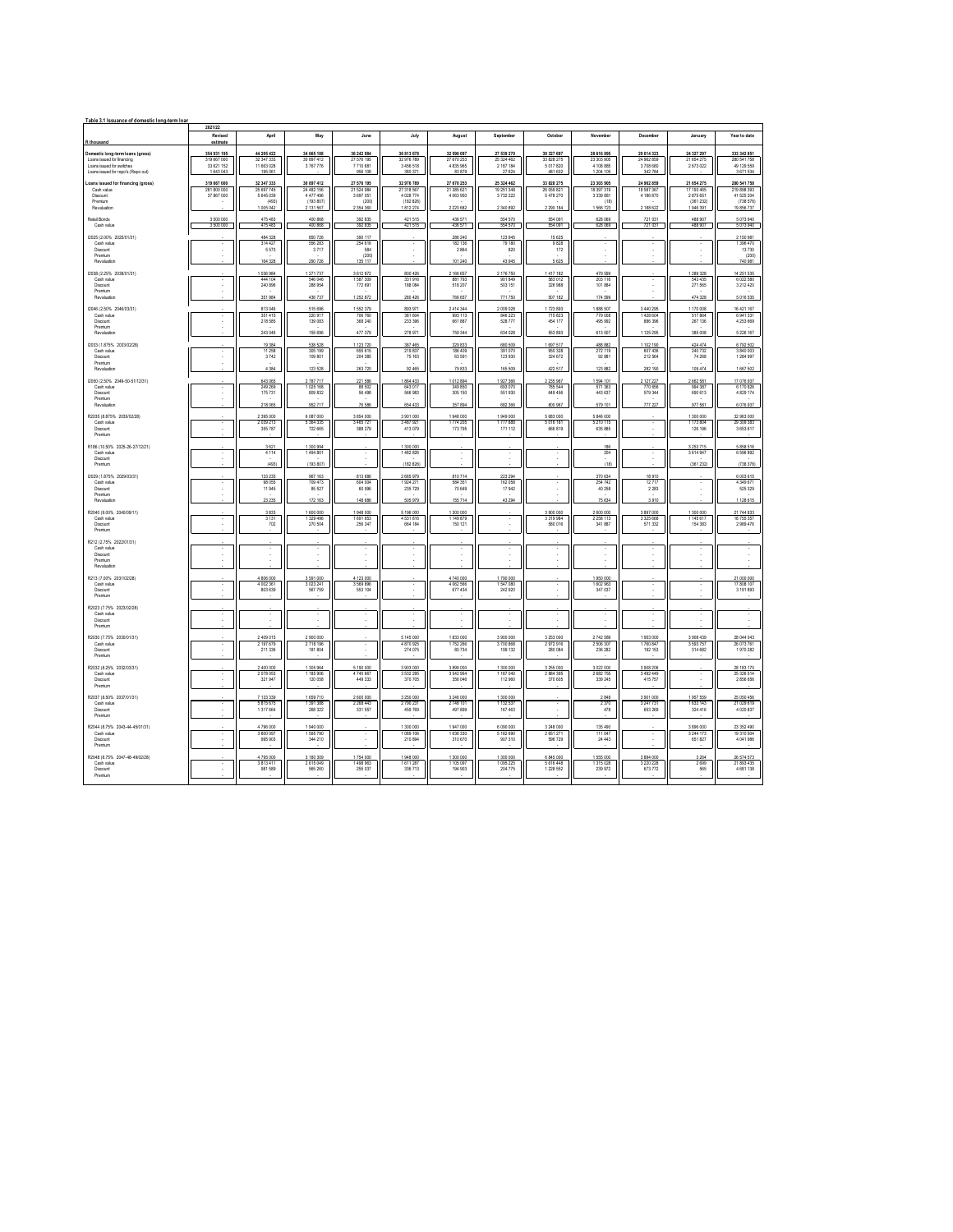| Table 3.1 Issuance of domestic long-term loans (continued)                          |                                                     |                                                    |                                                  |                                             |                                              |                                                   |                                                   |                                                  |                                              |                                             |                                                |                                                      |
|-------------------------------------------------------------------------------------|-----------------------------------------------------|----------------------------------------------------|--------------------------------------------------|---------------------------------------------|----------------------------------------------|---------------------------------------------------|---------------------------------------------------|--------------------------------------------------|----------------------------------------------|---------------------------------------------|------------------------------------------------|------------------------------------------------------|
| R thousand                                                                          | 2021/22<br>Revised<br>estimate                      | April                                              | May                                              | June                                        | July                                         | August                                            | September                                         | October                                          | November                                     | December                                    | January                                        | Year to date                                         |
| Loans issued for switches<br>Cash value<br><b>Discount</b><br>Premum<br>Revaluation | 33 621 152<br>31 389 798<br>3 245 781<br>(1014 427) | 11 663 028<br>10 593 648<br>1 360 296<br>(290 916) | 3767776<br>3 3 2 0 6 9 8<br>515 486<br>(68, 408) | 7710681<br>7 253 839<br>670 006<br>(213164) | 3 456 518<br>3 300 045<br>271993<br>(115520) | 4 8 3 5 9 6 5<br>4 600 884<br>350 772<br>(115691) | 2 187 184<br>2 3 2 0 6 8 4<br>77 228<br>(210 728) | 5 0 1 7 8 20<br>4 355 790<br>682 857<br>(20 827) | 4 108 885<br>3 525 338<br>605 254<br>(21707) | 3708 680<br>3 411 845<br>375 351<br>(78516) | 2 673 022<br>2 3 68 101<br>335 778<br>(30.857) | 49 129 559<br>45 050 872<br>5 245 021<br>(1 166 334) |
| R186 (10.50% 2025-26-27/12/21)<br>Cash value<br>Discount<br>Premium                 | 7 191 646<br>8 206 073<br>(1014 427)                | 2013939<br>2 3 0 4 8 5 5<br>(290 916)              | 468 022<br>536 430<br>(68, 408)                  | 1 476 097<br>1 689 261<br>(213164)          | 866 869<br>982 389<br>(115 520)              | 839 811<br>955 502<br>(115 691)                   | 1 526 908<br>1737 636<br>(210 728)                | 181 902<br>202729<br>(20 827)                    | 229 813<br>251 520<br>(21 707)               | 779 474<br>857990<br>(78516)                | 284 285<br>315 142<br>(30 857)                 | 8 667 120<br>9 833 454<br>(1 166 334)                |
| R2040 (9.00% 2040/09/11)<br>Cash value<br>Discount<br>Premium                       | 347 167<br>283 557<br>63 610                        | 347 167<br>283 557<br>63 610                       | $\epsilon$                                       | $\cdot$<br>×,                               | $\cdot$<br>×,                                | $\cdot$<br>×,                                     | ٠                                                 | 1 2 2 4 6 8 5<br>1 047 246<br>177 439            | $\cdot$                                      | $\sim$<br>$\cdot$                           | $\cdot$                                        | 1571852<br>1 330 803<br>241 049                      |
| R2037 (8.50% 2037/01/31)<br>Cash value<br><b>Discount</b><br>Premium                | 2 3 6 6 4 9 1<br>1929 090<br>437 401                | 1626641<br>1307176<br>319 465                      | 501 290<br>415 567<br>85723                      |                                             | ٠                                            | ٠                                                 | 238 560<br>206 347<br>32 213                      | 2 5 5 0 8 0 3<br>2 131 731<br>419 072            | 1890 152<br>1572763<br>317 389               |                                             | 1095441<br>919 256<br>176 185                  | 7 902 887<br>6 5 5 2 8 4 0<br>1 350 047              |
| R2035 (8.875% 2035/02/28)<br>Cash value<br>Discount<br>Premium                      | 1 360 973<br>1231393<br>129 580                     | $\cdot$                                            | ٠                                                | i,                                          | 1 002 120<br>906 965<br>95 155               | 358 853<br>324 428<br>34 4 25                     | ×                                                 | ٠<br>٠                                           | ٠<br>×,                                      | ٠<br>$\cdot$                                | ×<br>٠                                         | 1 360 973<br>1 231 393<br>129 580                    |
| R213 (7.00% 2031/02/28)<br>Cash value<br>Discount<br>Premium                        | 1762 525<br>1480 356<br>282 169                     | 1762 525<br>1480 356<br>282 169                    | ٠                                                | ٠                                           | ٠                                            | ٠                                                 | ٠                                                 | $\cdot$                                          | $\cdot$                                      | $\cdot$                                     | $\cdot$                                        | 1762 525<br>1,480,356<br>282 169                     |
| R2048 (8.75% 2047-48-49/02/28)<br>Cash value<br>Discount<br>Premium                 | 6 844 732<br>5 6 9 6 4 9 6<br>1 148 236             | 1235834<br>1009321<br>226 513                      | 1743 651<br>1427865<br>315 786                   | 2 445 7 20<br>2 065 271<br>380 449          | 499 864<br>421 757<br>78 107                 | <b>736 888</b><br>616 245<br>120 643              | 182775<br>156 037<br>26 738                       | i,                                               |                                              | 31 106<br>25 6 19<br>5487                   | 608 735<br>503 333<br>105 402                  | 7 484 573<br>6 225 448<br>1 259 1 25                 |
| R2030 (8.00% 2030/01/31)<br>Cash value<br>Discount<br>Premium                       | 4903581<br>4 5 6 2 8 6 5<br>340 716                 | 2 3 6 1 9 8 5<br>2 148 153<br>213 832              | τ                                                | 937 347<br>891570<br>45777                  | τ                                            | 1604 249<br>1523 142<br>81 107                    | ×,                                                | 1060430<br>974 084<br>86 34 6                    | 756 410<br>687 528<br>68882                  | 7                                           | 684 561<br>630 370<br>54 191                   | 7 404 982<br>6 854 847<br>550 135                    |
| R2032 (7.00% 2031/02/28)<br>Cash value<br>Discount<br>Premium                       | 8 8 4 0 3 7<br>7999968<br>844 069                   | 2 3 1 4 9 3 7<br>2060230<br>254 707                | 1054813<br>940 836<br>113977                     | 2851517<br>2 607 737<br>243 780             | 1 087 665<br>988 934<br>98 731               | 1 296 164<br>1 181 567<br>114 597                 | 238 941<br>220 664<br>18 277                      | $\cdot$                                          | i,                                           | 2 627 515<br>2 3 3 4 7 2 8<br>322 787       | $\cdot$                                        | 11 471 552<br>10 304 696<br>1 166 856                |
| Loans issued for repo's (Repo out)<br>Cash value                                    | 1 643 043<br>1 643 043                              | 195 061<br>195,061                                 |                                                  | 956 108<br>956 108                          | 380 371<br>380 371                           | 83 879<br>83,879                                  | 27 624<br>27.624                                  | 481 602<br>481,602                               | 1 204 105<br>1 204 105                       | 342 784<br>342784                           |                                                | 3 671 534<br>3 671 534                               |
| R214 (6.50% 2041/02/28)<br>Cash value                                               |                                                     |                                                    |                                                  |                                             | ٠                                            |                                                   |                                                   | ×,                                               |                                              |                                             |                                                | $\sim$                                               |
| R2044 (8.75% 2044-45-46/01/31)<br>Cash value                                        | 83.879<br>83 879                                    |                                                    |                                                  |                                             |                                              | 83.879<br>83 879                                  |                                                   |                                                  |                                              |                                             |                                                | 83,879<br>83 879                                     |
| R186 (10.50% 2025-26-27/12/21)<br>Cash value                                        |                                                     |                                                    |                                                  |                                             |                                              |                                                   |                                                   |                                                  |                                              | 115.323<br>115,323                          |                                                | 115 323<br>115 323                                   |
| R213 (7.00% 2031/02/28)<br>Cash value                                               | 41 836<br>41,836                                    | 41836<br>41836                                     |                                                  |                                             |                                              |                                                   |                                                   |                                                  |                                              |                                             | $\sim$                                         | 41836<br>41836                                       |
| R2048 (8.75% 2047-48-49/02/28)<br>Cash value                                        |                                                     |                                                    |                                                  |                                             |                                              |                                                   |                                                   |                                                  |                                              |                                             |                                                | $\sim$                                               |
| 12029 (1.875% 2029/03/31)<br>Cash value                                             | 883 746<br>883 746                                  |                                                    |                                                  | 743 035<br>743 035                          | 113 087<br>113,087                           |                                                   | 27 624<br>27 624                                  |                                                  | 171 068<br>171 068                           |                                             |                                                | 1054814<br>1054814                                   |
| R210 (2.60% 2028/03/31)<br>Cash value                                               |                                                     |                                                    |                                                  |                                             |                                              |                                                   |                                                   |                                                  |                                              |                                             |                                                |                                                      |
| R2040 (9.00% 2040/01/31)<br>Cash value                                              |                                                     |                                                    |                                                  |                                             |                                              |                                                   |                                                   | ÷                                                | J.                                           |                                             |                                                | $\sim$                                               |
| R2035 (8.875% 2035/02/28)<br>Cash value                                             |                                                     |                                                    |                                                  |                                             | ٠                                            |                                                   |                                                   | ٠                                                | 179 611<br>179 611                           |                                             | $\sim$                                         | 179 611<br>179 611                                   |
| R209 (6.25% 2036/03/31)<br>Cash value                                               |                                                     |                                                    |                                                  |                                             |                                              |                                                   |                                                   | 55 605<br>55 605                                 | 129 971<br>129 971                           |                                             |                                                | 185 576<br>185 576                                   |
| R2030 (8.00% 2030/01/30)<br>Cash value                                              | 15 29 6<br>15 29 6                                  | 15 2 9 6<br>15.296                                 |                                                  |                                             |                                              |                                                   |                                                   |                                                  |                                              | 227 461<br>227 461                          |                                                | 242 757<br>242 757                                   |
| R2023 (7.75% 2023/02/28)<br>Cash value                                              | 618 286<br>618 286                                  | 137 929<br>137 929                                 |                                                  | 213 073<br>213 073                          | 267 284<br>267 284                           |                                                   |                                                   |                                                  | 192 876<br>192 876                           |                                             |                                                | 811 162<br>811 162                                   |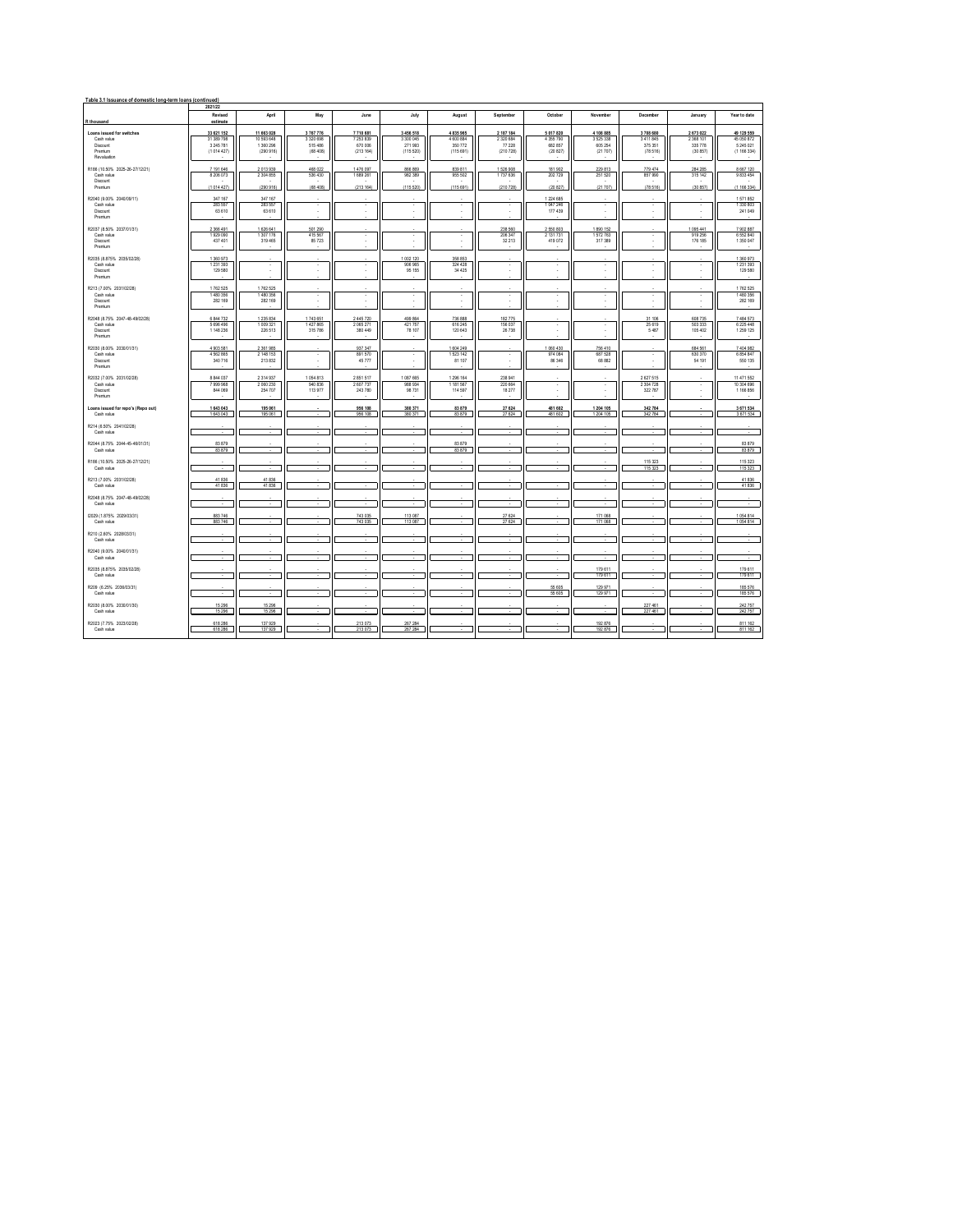## **Table 3.2 Redemption of domestic long-term loans**

|                                                                                                                                 |                                                     |                                                |                                                    |                                              |                                                     |                                           | 2021/22                                                  |                                                    |                                                     |                                                  |                                                                                          |                                                          |
|---------------------------------------------------------------------------------------------------------------------------------|-----------------------------------------------------|------------------------------------------------|----------------------------------------------------|----------------------------------------------|-----------------------------------------------------|-------------------------------------------|----------------------------------------------------------|----------------------------------------------------|-----------------------------------------------------|--------------------------------------------------|------------------------------------------------------------------------------------------|----------------------------------------------------------|
| R thousand                                                                                                                      | Revised<br>estimate                                 | April                                          | May                                                | June                                         | July                                                | August                                    | September                                                | October                                            | November                                            | December                                         | January                                                                                  | Year to date                                             |
| Redemption of domestic long-term loans<br>Scheduled<br>Due to switches<br>Due to repo's (Repo in)<br>Due to buy-backs           | 93 083 043<br>61 295 000<br>30 145 000<br>1 643 043 | 10 543 716<br>168 655<br>10 180 000<br>195 061 | 3 539 413<br>364 413<br>3 175 000<br>$\sim$        | 8 139 018<br>197 910<br>6 985 000<br>956 108 | 3 832 286<br>286 915<br>3 165 000<br>380 371        | 4717776<br>263 897<br>4 370 000<br>83 879 | 2 448 861<br>151 237<br>2 270 000<br>27 624              | 5 208 735<br>467 133<br>4 260 000<br>481 602       | 5 066 529<br>387 424<br>3 475 000<br>1 204 105      | 4 155 980<br>493 196<br>3 3 2 0 0 0 0<br>342 784 | 530 634<br>397 954<br>132 680                                                            | 48 182 948<br>3 178 734<br>41 200 000<br>3 804 214<br>٠. |
| <b>Scheduled redemptions</b><br>R208 (6.75% 2021/03/31)<br>Bonus debenture<br>Retail Bonds<br>Former regional authorities' debt | 61 295 000<br>57 795 000<br>3 500 000               | 168 655<br>168 655                             | 364 413<br>$\sim$<br>364 413                       | 197 910<br>$\sim$<br>197 910                 | 286 915<br>$\overline{\phantom{a}}$<br>×<br>286 915 | 263 897<br>263 897                        | 151 237<br>$\sim$<br>$\overline{\phantom{a}}$<br>151 237 | 467 133<br>467 133                                 | 387 424<br>$\overline{\phantom{a}}$<br>×<br>387 424 | 493 196<br>493 196                               | 397 954<br>$\overline{\phantom{a}}$<br>397 954                                           | 3 178 734<br>$\sim$<br>3 178 734                         |
| Redemptions due to switches<br>Cash value<br>Book profit<br><b>Book loss</b>                                                    | 30 145 000<br>30 145 000<br>$\sim$                  | 10 180 000<br>10 180 000                       | 3 175 000<br>3 175 000<br>$\overline{\phantom{a}}$ | 6985000<br>6 985 000<br>$\sim$               | 3 165 000<br>3 165 000<br>$\overline{\phantom{a}}$  | 4 370 000<br>4 370 000                    | 2 270 000<br>2 270 000<br>$\overline{\phantom{a}}$       | 4 260 000<br>4 260 000<br>$\overline{\phantom{a}}$ | 3 475 000<br>3 475 000<br>$\sim$                    | 3 320 000<br>3 3 2 0 0 0 0                       | $\cdot$<br>$\tilde{\phantom{a}}$<br>$\overline{\phantom{a}}$<br>$\overline{\phantom{a}}$ | 41 200 000<br>41 200 000<br>$\sim$                       |
| R2023 (7.75% 2023/02/28)<br>Cash value<br>Book profit<br><b>Book loss</b>                                                       | 30 145 000<br>30 145 000                            | 10 180 000<br>10 180 000                       | 3 175 000<br>3 175 000                             | 6 985 000<br>6 985 000                       | 3 165 000<br>3 165 000                              | 4 370 000<br>4 370 000                    | 2 270 000<br>2 270 000                                   | 4 260 000<br>4 260 000                             | 3 475 000<br>3 475 000                              | 3 3 2 0 0 0 0<br>3 3 2 0 0 0 0                   | ٠                                                                                        | 41 200 000<br>41 200 000                                 |
| Due to repo's (Repo in)<br>Cash value                                                                                           | 1 643 043<br>1643043                                | 195 061<br>195 061                             | $\sim$                                             | 956 108<br>956 108                           | 380 371<br>380 371                                  | 83 879<br>83 879                          | 27 6 24<br>27 624                                        | 481 602<br>481 602                                 | 1 204 105<br>1 204 105                              | 342 784<br>342 784                               | 132 680<br>132 680                                                                       | 3 804 214<br>3 804 214                                   |
| R213 (7.00% 2031/02/28)<br>Cash value                                                                                           | 41836<br>41836                                      | 41 836<br>41836                                | $\sim$                                             | $\sim$                                       | $\sim$                                              | $\overline{\phantom{a}}$                  | $\sim$                                                   | $\sim$                                             | $\sim$                                              | ٠.                                               | 132 680<br>132 680                                                                       | 174 516<br>174 516                                       |
| R214 (6.50% 2041/02/28)<br>Cash value                                                                                           | ٠.<br>$\sim$                                        | $\sim$                                         | $\sim$                                             | $\sim$                                       | $\sim$                                              | $\sim$                                    | $\sim$                                                   | $\overline{\phantom{a}}$<br>$\sim$                 | $\sim$                                              | $\sim$                                           | $\sim$                                                                                   | $\sim$<br>$\sim$                                         |
| R2044 (8.75% 2044-45-46/01/31)<br>Cash value                                                                                    | 83 879<br>83 879                                    | $\overline{\phantom{a}}$                       | $\sim$                                             | $\sim$                                       | $\sim$                                              | 83 879<br>83 879                          | $\sim$                                                   | $\sim$                                             | $\overline{\phantom{a}}$                            | $\sim$                                           | $\sim$                                                                                   | 83 879<br>83 879                                         |
| R186 (10.50% 2025-26-27/12/21)<br>Cash value                                                                                    | $\sim$                                              |                                                | $\sim$                                             | $\sim$                                       | $\sim$                                              | $\overline{\phantom{a}}$                  | $\overline{\phantom{a}}$                                 | $\sim$                                             | ٠                                                   | 115 323<br>115 323                               | $\sim$                                                                                   | 115 323<br>115 323                                       |
| R2048 (8.75% 2047-48-49/02/28)<br>Cash value                                                                                    | $\sim$                                              | $\sim$                                         | $\sim$                                             | $\sim$                                       | $\sim$                                              | $\overline{\phantom{a}}$                  | $\sim$                                                   | $\overline{\phantom{a}}$<br>$\sim$                 | $\sim$                                              | $\sim$                                           | $\overline{\phantom{a}}$                                                                 | $\sim$<br>$\sim$                                         |
| R2035 (8.875% 2035/02/28)<br>Cash value                                                                                         | $\sim$                                              | $\overline{\phantom{a}}$                       | $\sim$                                             | $\sim$                                       | ٠                                                   | $\overline{\phantom{a}}$                  | $\overline{\phantom{a}}$                                 | $\sim$                                             | 179 611<br>179 611                                  | ٠                                                | $\overline{\phantom{a}}$                                                                 | 179 611<br>179 611                                       |
| I2029 (1.875% 2029/03/31)<br>Cash value                                                                                         | 883 746<br>883746                                   |                                                | ٠                                                  | 743 035<br>743 035                           | 113 087<br>113 087                                  | $\overline{\phantom{a}}$                  | 27 6 24<br>27 6 24                                       | $\sim$                                             | 171 068<br>171 068                                  | ٠                                                | $\sim$                                                                                   | 1054814<br>1054814                                       |
| R210 (2.60% 2028/03/31)<br>Cash value                                                                                           | $\sim$                                              | $\overline{\phantom{a}}$                       | $\sim$                                             | $\sim$                                       | $\sim$                                              | $\overline{\phantom{a}}$                  | ÷.                                                       | $\sim$                                             | $\sim$                                              | $\sim$                                           | $\sim$                                                                                   | P.                                                       |
| R2040 (9.00% 2040/01/31)<br>Cash value                                                                                          | $\sim$                                              | $\sim$                                         | $\sim$                                             | $\sim$                                       | $\sim$                                              | $\sim$                                    | $\sim$                                                   | $\sim$                                             | $\sim$                                              | $\sim$                                           | $\sim$                                                                                   | $\sim$                                                   |
| R209 (6.25% 2036/03/31)<br>Cash value                                                                                           | $\sim$                                              | $\sim$                                         | $\sim$                                             | $\sim$                                       | $\sim$                                              | $\overline{\phantom{a}}$                  | $\sim$                                                   | 55 605<br>55 605                                   | 129 971<br>129 971                                  | $\sim$                                           | $\sim$                                                                                   | 185 576<br>185 576                                       |
| R2030 (8.00% 2030/01/30)<br>Cash value                                                                                          | 15 29 6<br>15 29 6                                  | 15 2 96<br>15 29 6                             | $\sim$                                             | $\sim$                                       | $\sim$                                              | $\sim$                                    | $\sim$                                                   | $\sim$                                             | $\sim$                                              | 227 461<br>227 461                               | $\sim$                                                                                   | 242 757<br>242 757                                       |
| R2023 (7.75% 2023/02/28)<br>Cash value                                                                                          | 618 286<br>618 286                                  | 137 929<br>137 929                             | $\sim$                                             | 213 073<br>213 073                           | 267 284<br>267 284                                  | $\sim$                                    | $\sim$                                                   | $\sim$                                             | 192 876<br>192 876                                  | $\sim$                                           | $\sim$                                                                                   | 811 162<br>811 162                                       |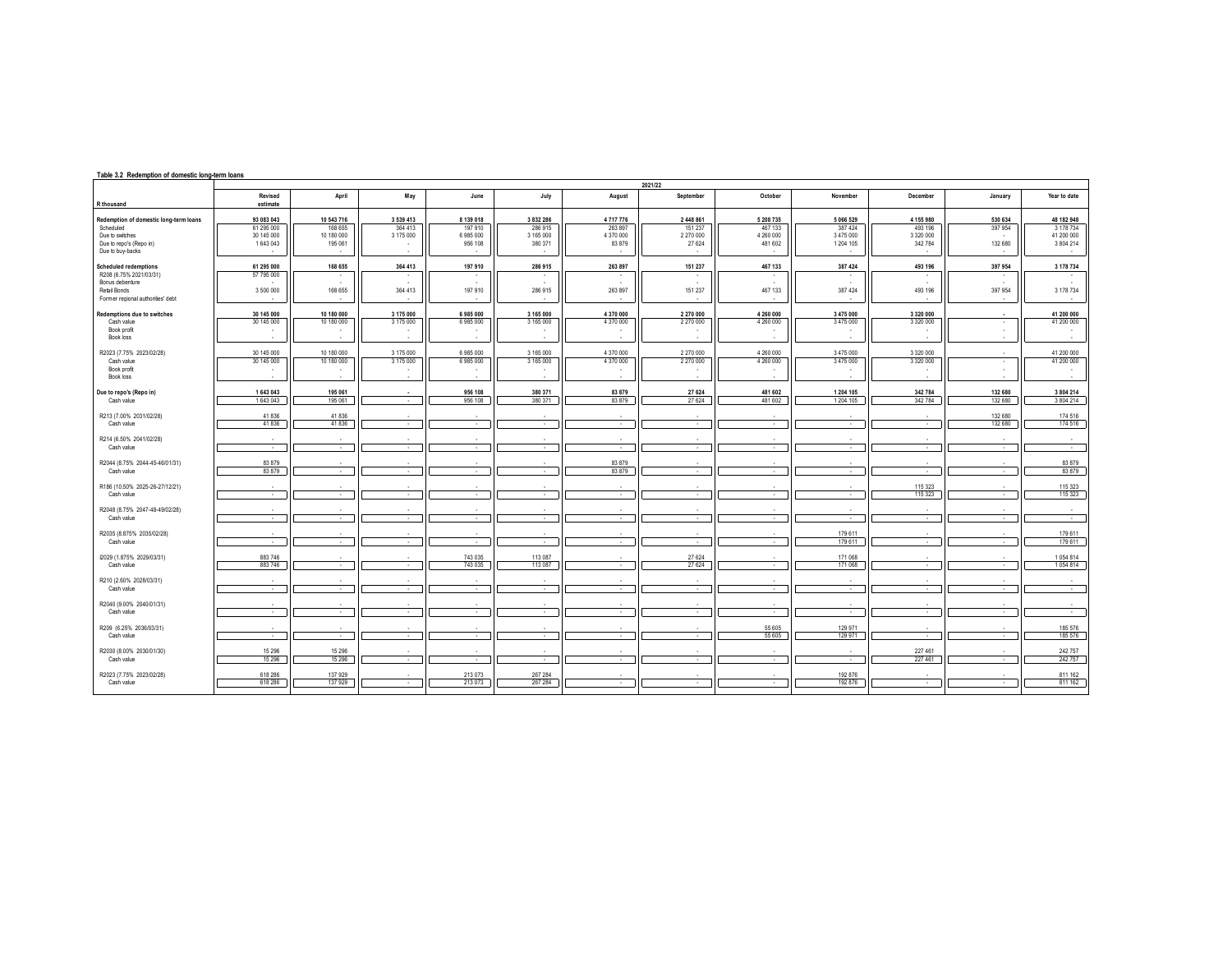| Table 3.3 Issuance and redemption of foreign loans                           |                     |                  |                        |                            |          |               |                     |                        |                  |                        |                                          |                      |
|------------------------------------------------------------------------------|---------------------|------------------|------------------------|----------------------------|----------|---------------|---------------------|------------------------|------------------|------------------------|------------------------------------------|----------------------|
|                                                                              |                     |                  |                        |                            |          |               | 2021/22             |                        |                  |                        |                                          |                      |
| R thousand                                                                   | Revised<br>estimate | April            | May                    | June                       | July     | August        | September           | October                | November         | December               | January                                  | Year to date         |
|                                                                              |                     |                  |                        |                            |          |               |                     |                        |                  |                        |                                          |                      |
| Foreign loans issued (gross)                                                 | 77 583 000          |                  |                        | 14 088 400                 |          |               |                     |                        | 6 098 240        |                        |                                          | 20 186 640           |
| Loans issued for financing                                                   | 77 583 000          | $\sim$           | $\sim$                 | 14 088 400                 | ٠        | ٠             | $\sim$              | $\sim$                 | 6 098 240        | $\sim$                 | $\sim$                                   | 20 186 640           |
| Loans issued for switches<br>Loans issued for buy-backs                      |                     |                  | $\sim$<br>$\sim$       |                            | ٠        | ٠<br>×.       | ٠.                  | $\sim$                 |                  | $\sim$                 | $\overline{\phantom{a}}$                 | $\sim$               |
|                                                                              |                     |                  |                        |                            |          |               |                     |                        |                  |                        |                                          |                      |
| Loans issued for financing (gross)                                           | 77 583 000          |                  |                        | 14 088 400                 |          |               |                     |                        | 6 098 240        |                        |                                          | 20 186 640           |
| Cash value                                                                   | 77 583 000          | $\sim$           | $\sim$                 | 14 088 400                 | ٠        | ٠             | $\sim$              | $\sim$                 | 6 098 240        | $\sim$                 | $\overline{\phantom{a}}$                 | 20 186 640           |
| Discount<br>Premium                                                          |                     |                  | $\sim$<br>$\mathbf{r}$ | $\sim$                     |          | ×.<br>×.      | ×.                  | $\sim$                 |                  | $\sim$                 |                                          | $\sim$               |
|                                                                              |                     |                  |                        |                            |          |               |                     |                        |                  |                        |                                          |                      |
| TY2/103 LIBOR plus 1.25% US Dollar Notes due 2050/07/20                      |                     |                  |                        |                            |          |               |                     |                        |                  |                        |                                          |                      |
| Cash value                                                                   | $\sim$              | $\sim$           | $\sim$                 | $\sim$                     | ٠        | ٠             | $\sim$              | $\sim$                 | $\sim$           | $\sim$                 | $\overline{\phantom{a}}$                 | $\sim$               |
| Discount<br>Premium                                                          | $\sim$              | $\sim$           | $\sim$                 | $\cdot$<br>$\sim$          | ×,       | ×.            | ×.                  | $\sim$                 | ×.               | $\sim$                 | $\mathbf{r}$                             | $\sim$               |
|                                                                              |                     |                  |                        |                            |          |               |                     |                        |                  |                        |                                          |                      |
| TY2/105 SDR rate plus a % margin US Dollar Promissory Notes due 2025/07/29   |                     |                  |                        |                            |          |               |                     |                        |                  |                        |                                          |                      |
| Cash value<br>Discount                                                       | ٠<br>$\sim$         | $\sim$<br>$\sim$ | $\sim$<br>$\sim$       | $\sim$<br>$\sim$           | ٠<br>×.  | ٠<br>٠        | ٠.<br>$\sim$        | $\sim$<br>$\mathbf{r}$ | ٠.<br>$\sim$     | $\sim$<br>$\mathbf{r}$ | . .                                      | $\epsilon$<br>$\sim$ |
| Premium                                                                      |                     |                  |                        | ×.                         |          | ٠             |                     |                        |                  |                        |                                          |                      |
|                                                                              |                     |                  |                        |                            |          |               |                     |                        |                  |                        |                                          |                      |
| TY2/104 3M JIBAR + lending margin + funding cost margin Notes due 2040/06/16 |                     |                  |                        |                            |          |               |                     |                        |                  |                        |                                          |                      |
| Cash value                                                                   | $\sim$<br>$\sim$    | $\sim$<br>$\sim$ | $\sim$                 | $\sim$                     | ٠<br>÷.  | ×.            | $\sim$<br>$\sim$    | $\sim$<br>$\mathbf{r}$ | $\sim$<br>$\sim$ | $\sim$<br>$\mathbf{r}$ | $\epsilon$<br>$\mathbf{r}$               | $\sim$<br>$\sim$     |
| Discount<br>Premium                                                          |                     |                  | $\sim$                 | $\sim$                     |          | ٠             |                     |                        |                  |                        |                                          |                      |
|                                                                              |                     |                  |                        |                            |          |               |                     |                        |                  |                        |                                          |                      |
| TY2/106 6M LIBOR plus 1.25% (floating) US Dollar Notes due 2051/06/17        |                     |                  |                        | 14 088 400                 |          |               |                     |                        |                  |                        |                                          | 14 088 400           |
| Cash value<br>Discount                                                       | $\sim$<br>×.        | $\sim$<br>$\sim$ | $\sim$<br>$\sim$       | 14 088 400<br>$\mathbf{r}$ | ٠<br>×.  | ٠<br>٠        | $\sim$<br>×.        | $\sim$<br>$\mathbf{r}$ | $\sim$<br>$\sim$ | $\sim$<br>$\sim$       | $\overline{\phantom{a}}$<br>$\mathbf{r}$ | 14 088 400<br>$\sim$ |
| Premium                                                                      |                     |                  | $\mathbf{r}$           | ٠                          | ×.       | ٠             |                     |                        |                  |                        |                                          | $\sim$               |
|                                                                              |                     |                  |                        |                            |          |               |                     |                        |                  |                        |                                          |                      |
| Redemption of foreign long-term loans                                        | 3919000             |                  | 6054                   |                            |          |               | 3912780             |                        |                  |                        |                                          | 3918834              |
| Scheduled<br>Due to switches                                                 | 3919000<br>$\sim$   | $\sim$<br>$\sim$ | 6054<br>$\sim$         | $\sim$<br>$\sim$           | ٠<br>٠   | ٠<br>×.       | 3912780<br><b>.</b> | $\sim$<br>$\sim$       | $\sim$<br>$\sim$ | $\sim$<br>$\sim$       | $\sim$<br>$\sim$                         | 3918834<br>$\sim$    |
| Due to buy-backs                                                             |                     |                  |                        |                            |          |               |                     |                        |                  |                        |                                          |                      |
|                                                                              |                     |                  |                        |                            |          |               |                     |                        |                  |                        |                                          |                      |
| Scheduled redemptions<br>Rand value at date of issue                         | 3919000<br>1995000  |                  | 6054<br>1940           |                            |          |               | 3912780<br>1993 488 |                        |                  |                        |                                          | 3918834<br>1995428   |
| Revaluation                                                                  | 1 924 000           | $\sim$           | 4 1 1 4                | $\cdot$<br>$\sim$          | ٠        | ٠             | 1919292             | $\sim$                 | $\sim$           | $\sim$                 | $\sim$                                   | 1923 406             |
|                                                                              |                     |                  |                        |                            |          |               |                     |                        |                  |                        |                                          |                      |
| TY2/64 2.50% Kwandebele Water Augmentation Project due 2021/05/20            | 7000                |                  | 6054                   |                            |          |               |                     |                        |                  |                        |                                          | 6054                 |
| Rand value at date of issue<br>Revaluation                                   | 2000<br>5 0 0 0     | $\sim$           | 1940<br>4 1 1 4        | $\sim$<br>×.               | ٠        | ٠<br>×.       | $\sim$              | $\sim$                 | $\sim$           | $\sim$                 | $\sim$                                   | 1940<br>4 1 1 4      |
|                                                                              |                     |                  |                        |                            |          |               |                     |                        |                  |                        |                                          |                      |
| TY2/77 3.80% RSA Notes due 2021/09/07                                        | 3912000             |                  |                        |                            |          |               | 3912780             |                        |                  |                        |                                          | 3912780              |
| Rand value at date of issue<br>Revaluation                                   | 1993000<br>1919000  | $\sim$<br>$\sim$ | $\sim$<br>$\sim$       | $\epsilon$<br>$\sim$       | ×,<br>÷. | $\cdot$<br>×. | 1993488<br>1919 292 | $\sim$<br>$\mathbf{r}$ | $\sim$<br>i.     | $\sim$<br>$\sim$       | $\cdot$                                  | 1993488<br>1919 292  |
|                                                                              |                     |                  |                        |                            |          |               |                     |                        |                  |                        |                                          |                      |
| TY2/73E 5.50% Bardays Bank PLC due 2020/04/15                                |                     |                  |                        |                            |          |               |                     |                        |                  |                        |                                          |                      |
| Rand value at date of issue                                                  | $\sim$              | $\sim$           | $\sim$                 | $\sim$                     | ٠        | $\sim$        | $\sim$              | $\sim$                 | $\sim$           | $\sim$                 | $\sim$                                   | $\sim$               |
| Revaluation                                                                  |                     |                  |                        | ٠                          |          |               |                     |                        |                  |                        |                                          |                      |
| TY2/75 Japanese Yen Loan due 2020/06/01                                      |                     |                  |                        |                            |          |               |                     |                        |                  |                        |                                          |                      |
| Rand value at date of issue                                                  | $\sim$              | $\sim$           | $\sim$                 | $\sim$                     | ٠        | $\cdot$       | $\sim$              | $\sim$                 | $\sim$           | $\sim$                 | $\epsilon$                               | $\sim$               |
| Revaluation                                                                  |                     |                  | $\sim$                 | $\sim$                     |          |               |                     |                        |                  |                        |                                          |                      |
| TY2/93 3.903% US Dollar Notes due 2020/06/24                                 |                     |                  |                        |                            |          |               |                     |                        |                  |                        |                                          |                      |
| Rand value at date of issue                                                  | $\sim$              | $\sim$           | $\sim$                 | $\cdot$                    | ٠        | ٠             | $\sim$              | $\sim$                 | $\sim$           | $\sim$                 | $\cdot$                                  | $\sim$               |
| Revaluation                                                                  |                     |                  | ×.                     | ×.                         |          | ×.            |                     |                        |                  |                        |                                          |                      |
| TY2/64 2.50% Kwandebele Water Augmentation Project due 2020/11/20            |                     |                  |                        |                            |          |               |                     |                        |                  |                        |                                          |                      |
| Rand value at date of issue                                                  | $\mathbf{r}$        | $\sim$           | $\sim$                 | $\sim$                     | ×.       | ٠             | $\sim$              | $\sim$                 | $\sim$           | $\sim$                 | $\overline{\phantom{a}}$                 | $\sim$               |
| Revaluation                                                                  | $\sim$              | $\sim$           | $\sim$                 | $\sim$                     | ×.       | ×.            | $\sim$              | $\sim$                 | $\sim$           | $\mathbf{r}$           |                                          | $\sim$               |
|                                                                              |                     |                  |                        |                            |          |               |                     |                        |                  |                        |                                          |                      |